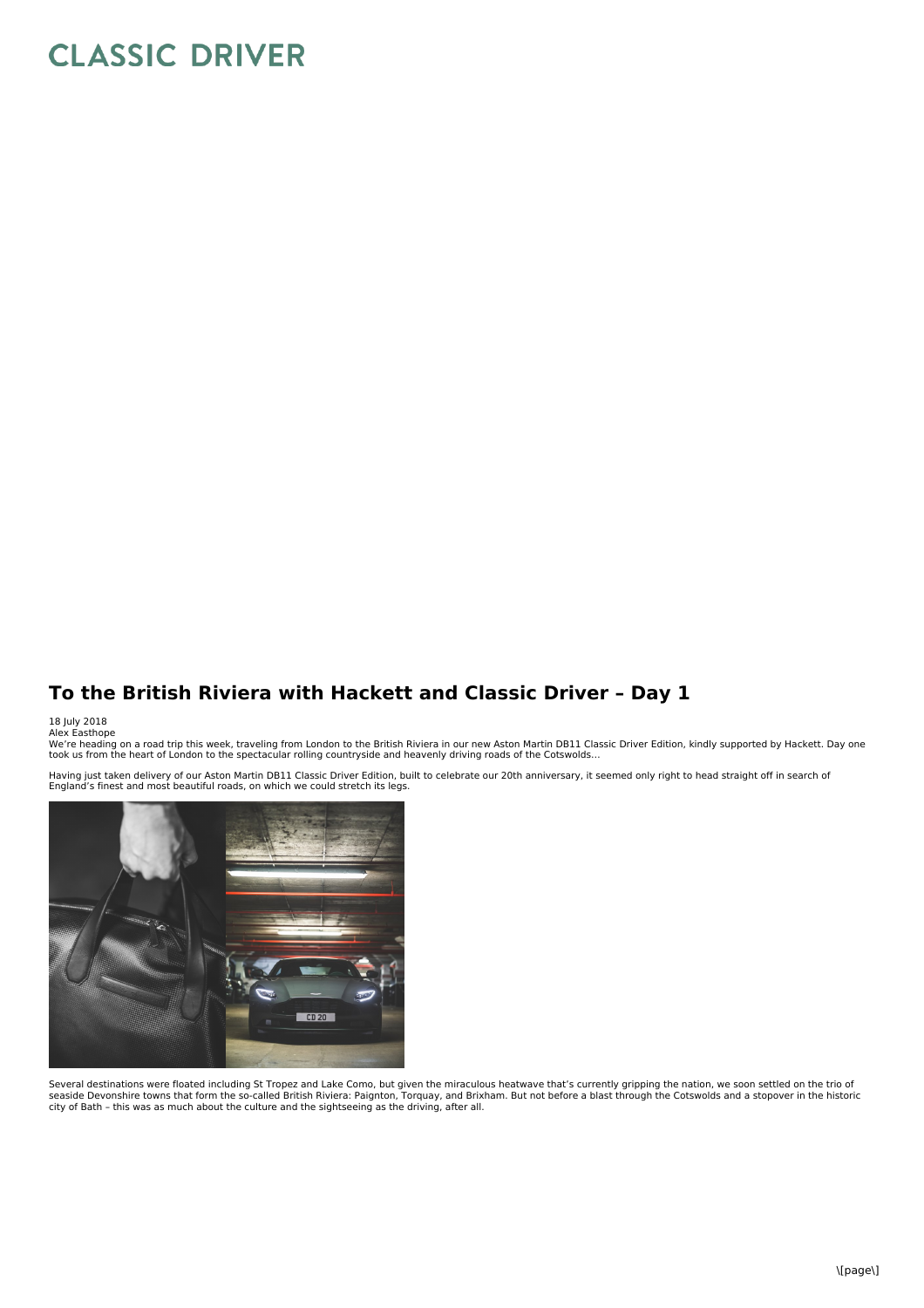



We left London at dawn to beat the rush-hour traffic. As we cruised from Wellington Arch along South Carriage Drive towards the Royal Albert Hall, the slowly rising sun was<br>already bringing out the metallic green pearls in

Several hours of boring motorways were instantly forgotten as we speared into the Cotswolds. Beginning at Stratford-upon-Avon, William Shakespeare's birthplace, we<br>deliberately deviated from the main roads. Twisting ribbon





As lead designer on the DB11 Classic Driver Edition project, our designated driver Ben Knapp Voith found day one of the road trip to be particularly rewarding. "After working<br>on the project for such a long time, it was tru